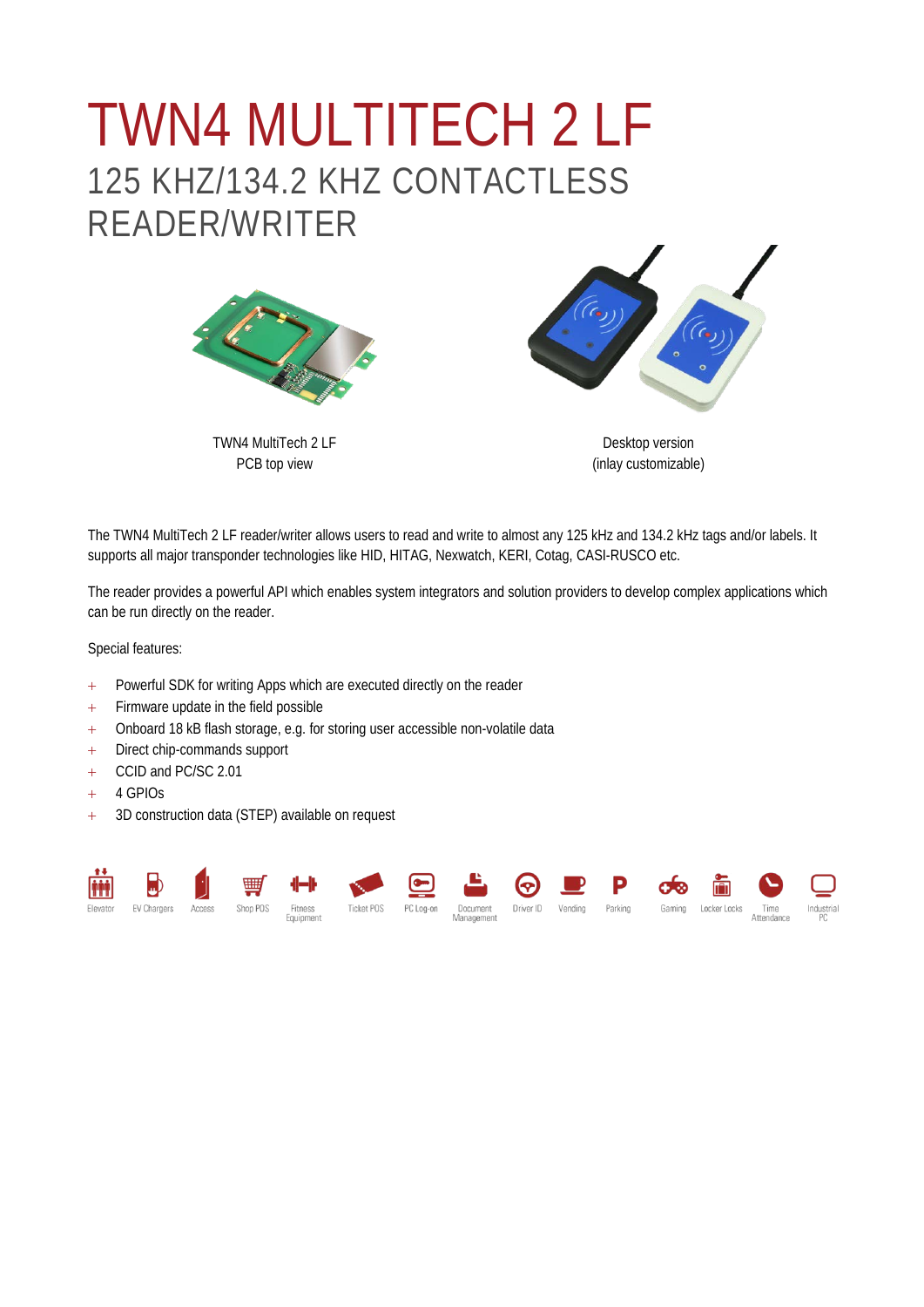TECHNICAL DATA

| <b>FREQUENCY</b>           | 125 kHz/134.2 kHz (LF)                                                                                                        |                                                                                                        |  |
|----------------------------|-------------------------------------------------------------------------------------------------------------------------------|--------------------------------------------------------------------------------------------------------|--|
| <b>ANTENNA</b>             | Integrated                                                                                                                    |                                                                                                        |  |
| <b>HOUSING</b>             |                                                                                                                               | Material: ABS UL94-V0, color: black or white                                                           |  |
| DIMENSIONS (L X W X H)     |                                                                                                                               | Desktop Reader: 88 mm x 56 mm x 18 mm / 3.5 inch x 2.2 inch x 0.7 inch                                 |  |
|                            | OEM Board: 76 mm x 49 mm x 9 mm / 3.0 inch x 1.9 inch x 0.35 inch                                                             |                                                                                                        |  |
| POWER SUPPLY               | 4.3 V - 5.5 V via USB or RS-232; RS-232 requires 5 V external power supply; via                                               |                                                                                                        |  |
|                            | connector CNB 3.3 V +/- 5%                                                                                                    |                                                                                                        |  |
| <b>CURRENT CONSUMPTION</b> | RF field on: 80 mA typically                                                                                                  |                                                                                                        |  |
| <b>TEMPERATURE RANGE</b>   | Desktop, Operating: -25 °C up to +70 °C (-13 °F up to +158 °F)                                                                |                                                                                                        |  |
|                            | Desktop, Storage: -45 °C up to +75 °C (-49 °F up to +167 °F)                                                                  |                                                                                                        |  |
|                            | PCB, Operating: -25 °C up to +80 °C (-13 °F up to +176 °F)                                                                    |                                                                                                        |  |
|                            | PCB, Storage: -45 °C up to +85 °C (-49 °F up to +185 °F)                                                                      |                                                                                                        |  |
| <b>RELATIVE HUMIDITY</b>   | 5% to 95% non-condensing                                                                                                      |                                                                                                        |  |
| READ- / WRITE DISTANCE     | Up to 100 mm / 4 inch, depending on environment and transponder                                                               |                                                                                                        |  |
| TRANSMISSION SPEED         | Host: USB Full speed (12 Mbit/s), RS-232 up to 115.200 baud                                                                   |                                                                                                        |  |
| MODES OF OPERATION         | USB keyboard emulation - USB virtual COM port - CCID / PC/SC 2.01                                                             |                                                                                                        |  |
| <b>MTBF</b>                | 500,000 hours                                                                                                                 |                                                                                                        |  |
| <b>WEIGHT</b>              | PCB approx. 11 g (no cable)                                                                                                   |                                                                                                        |  |
|                            | Desktop approx. 116 g (with cable)                                                                                            |                                                                                                        |  |
|                            | 125 kHz, 134.2 kHz:                                                                                                           |                                                                                                        |  |
| SUPPORTED TRANSPONDERS     | AWID, Cardax, CASI-RUSCO, Deister <sup>1)</sup> , EM4100, 4102, 4200 <sup>2</sup> ), EM4050, 4150, 4450,                      |                                                                                                        |  |
|                            | 4550, EM43053), FDX-B, EM4105, HITAG 14), HITAG 24), HITAG S4), ICT3), IDTECK,                                                |                                                                                                        |  |
| (STANDARD)                 | Isonas <sup>3)</sup> , Keri, Miro, Nedap <sup>1)</sup> , PAC, Pyramid, Q5, T5557, T5567, T5577, TIRIS/HDX, TITAN              |                                                                                                        |  |
|                            | (EM4050), UNIQUE, ZODIAC                                                                                                      |                                                                                                        |  |
| SUPPORTED TRANSPONDERS     |                                                                                                                               | All Standard Transponder, Cotag, G-Prox <sup>1)</sup> , HID DuoProx II, HID ISO Prox II, HID Micro     |  |
| (VERSION P)                |                                                                                                                               | Prox, HID ProxKey III, HID Prox, HID Prox II, Indala, ioProx, Nexwatch                                 |  |
| PERIPHERAL INTERFACES      |                                                                                                                               | USB, RS232, TTL serial (logic level 3.3 V, CMOS, 5 V tolerant), I <sup>2</sup> C, 4 GPIOs, Clock/Data, |  |
|                            | Wiegand, 1-Wire3)                                                                                                             |                                                                                                        |  |
|                            | Windows XP, Vista, Embedded CE <sup>3)</sup> , 7 (32-/64-bit), 8, 8.1, 10, Linux, Android <sup>3)</sup> , iOS <sup>3)</sup> , |                                                                                                        |  |
| <b>OS SUPPORT</b>          | MAC OS X3)                                                                                                                    |                                                                                                        |  |
| <b>CERTIFICATIONS</b>      | RoHS-II compliant, CE, FCC                                                                                                    |                                                                                                        |  |
|                            | T4BO-F4                                                                                                                       | <b>OEM Board</b>                                                                                       |  |
|                            | T4BT-FB2BEL4                                                                                                                  | <b>USB Black</b>                                                                                       |  |
|                            | T4BT-FB2WEL4                                                                                                                  | USB White                                                                                              |  |
|                            | T4BT-FR2BEL4                                                                                                                  | RS232 Black                                                                                            |  |
| ORDER CODE(S)              | T4BT-FR2WEL4                                                                                                                  | RS232 White                                                                                            |  |
|                            | T4BO-F4-P                                                                                                                     | <b>OEM Board Version P</b>                                                                             |  |
|                            | T4BT-FB2BEL4-P                                                                                                                | <b>USB Version P Black</b>                                                                             |  |
|                            | T4BT-FB2WEL4-P                                                                                                                | <b>USB Version P White</b>                                                                             |  |
|                            | T4BT-FR2BEL4-P                                                                                                                | RS232 Version P Black                                                                                  |  |
|                            | T4BT-FR2WEL4-P                                                                                                                | RS232 Version P White                                                                                  |  |

1)Hash value only <sup>2)</sup>Only emulation of 4100, 4102 <sup>3)</sup>On request <sup>4)</sup>Without encryption

## ACCESSORIES

| <b>HOLDER</b> | HKSI-B:<br>: Snap-In Holder black |
|---------------|-----------------------------------|
|               | HKSI-W:<br>: Snap-In Holder white |
|               |                                   |